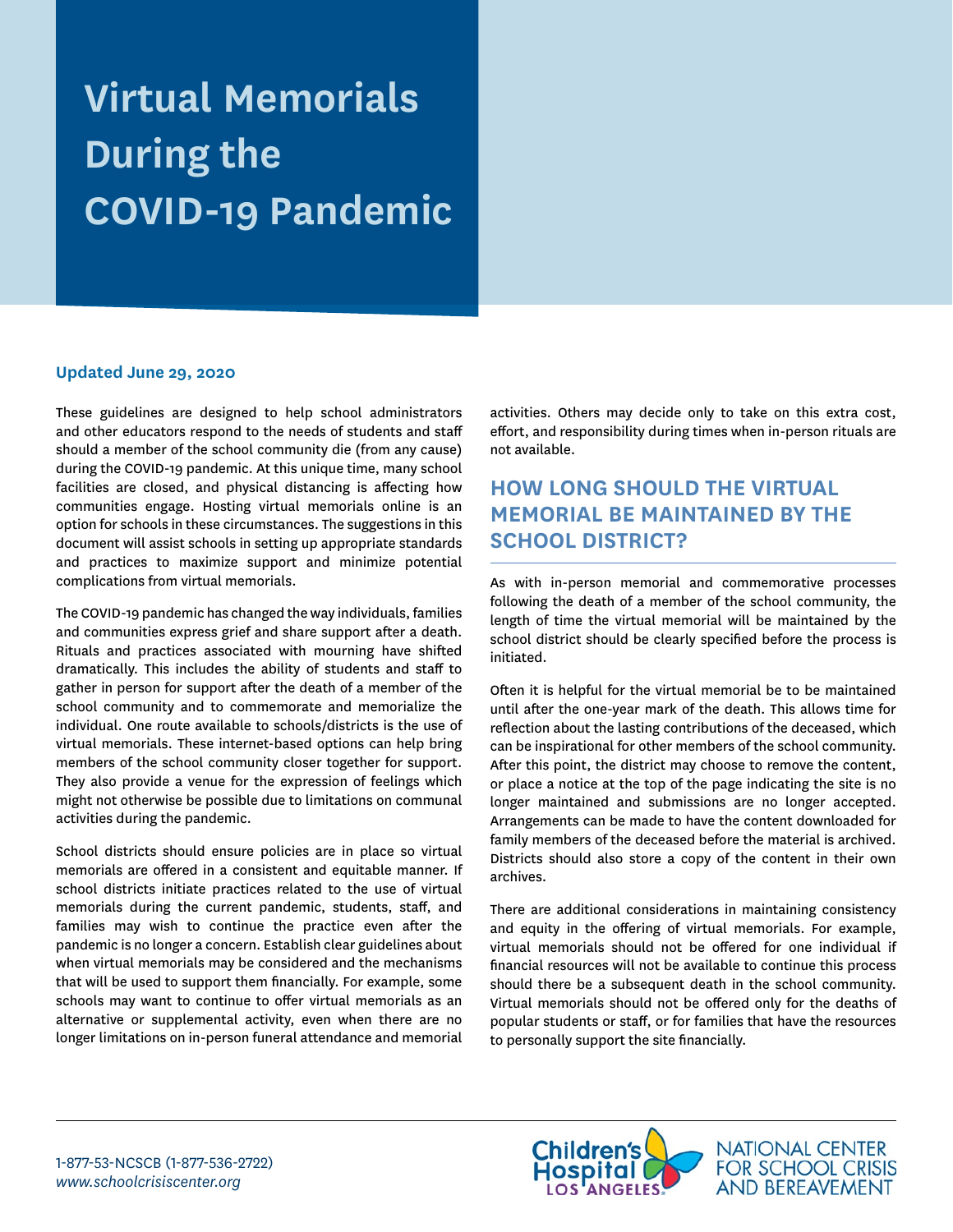### **WHO IS THE INTENDED AUDIENCE?**

These types of memorials are intended for the use and viewing of members of the school community only. Schools can consider whether or not they wish to have the site password-protected. Even with passwords in place, individuals outside the school system may gain access if someone discloses the password to them. For this reason, a notice can be included for viewers who are not part of the school community asking them to respect the privacy of members of the school community who are using the site as part of their personal grieving process, and directing them not to submit content or re-use any of the content for any purpose. Visitors to the site from within the school community should also be instructed not to share content posted by others in any fashion (though they are permitted to re-post their own content elsewhere).

# **WHO CAN SUBMIT CONTENT TO THE VIRTUAL MEMORIAL?**

The site is intended to support the school community. Encourage posting of material from family and friends of the deceased within the school community. The virtual memorial should not be viewed as a public site for friends or acquaintances of the deceased who are not part of that group. Therefore, content from these individuals, even if generally appropriate, may be restricted to maintain the intended focus of the memorial. All content should be reviewed and vetted by the school team overseeing the site to ensure that it comes from members of the school community and is appropriate for students and staff to view.

### **WHAT TYPE OF CONTENT WILL BE ENCOURAGED?**

Members of the school community typically select a variety of ways to express their feelings for the individual who has died. These might include photos, videos, narratives, stories, or artistic expressions.

Provide guidelines about what content is appropriate for the virtual memorial. Encourage contributors to submit content that shares memories of direct, personal interactions with the deceased. Suggest contributors offer expressions that explain their experiences with and connection to the deceased, rather than focusing only on their pain about the absence of the deceased in their lives. Behaviors and actions of the deceased which were not witnessed or experienced directly (and which may be inaccurate or even fabricated) should not be included. This sort of content can fuel rumors and false information.

Some individuals will choose to post photographs or videos. Any materials submitted should include a statement by the contributors affirming they have obtained permission to post from those in the pictures/videos. In addition, school districts

may wish to ask family members of the deceased if they wish to review and approve pictures or videos before they are posted publicly.

Others will post stories or narratives. These should also be reviewed for content. They may include content that is upsetting or even potentially damaging to site visitors. Individuals may express blame, anger, violent or self-destructive urges, or other strong negative feelings.

Some contributors may choose artistic or expressive ways of sharing their connection and feelings about the deceased. This may include poems, drawings, or other artistic creations. As with other materials submitted, these need to be reviewed for appropriateness of tone and content.

As time passes, individuals may wish to share tributes or legacy statements about the deceased, including descriptions of the person's achievements and lasting contributions. These tributes are sometimes seen in the immediate aftermath of the loss but are more common as time progresses and the loss has been further processed. For this reason, maintaining the website to allow time for these tributes to be posted will be helpful.

Prompts can be included on the site asking for perspectives that support a quality of forward movement as individuals and the school community continue to process grief about this death. For example:

- » How did the life of the deceased inspire you? How might it inspire the school community for the future?
- » What can we learn from the life of the person who died?
- » What personal steps are you taking to honor the life of the person who died?
- » What can the school community do as a tribute to the person who died?

The school district can play a valuable role in helping shape the meaning-making process of bereavement by encouraging symbolic remembrances rather than physical structures such as memorial trees or plaques.

### **WHAT ELSE CAN THE VIRTUAL MEMORIAL BE USED FOR?**

The website can also be used to provide an opportunity for viewers to witness virtual memorial events, including speeches and presentations from invited guests. These events can be recorded and maintained on the site for future viewing. Consider posting information about available school, district, and community mental health resources for bereavement support and relevant mental health issues such as substance use and suicide prevention (as appropriate to the situation).

**AND BEREAVEMENT**